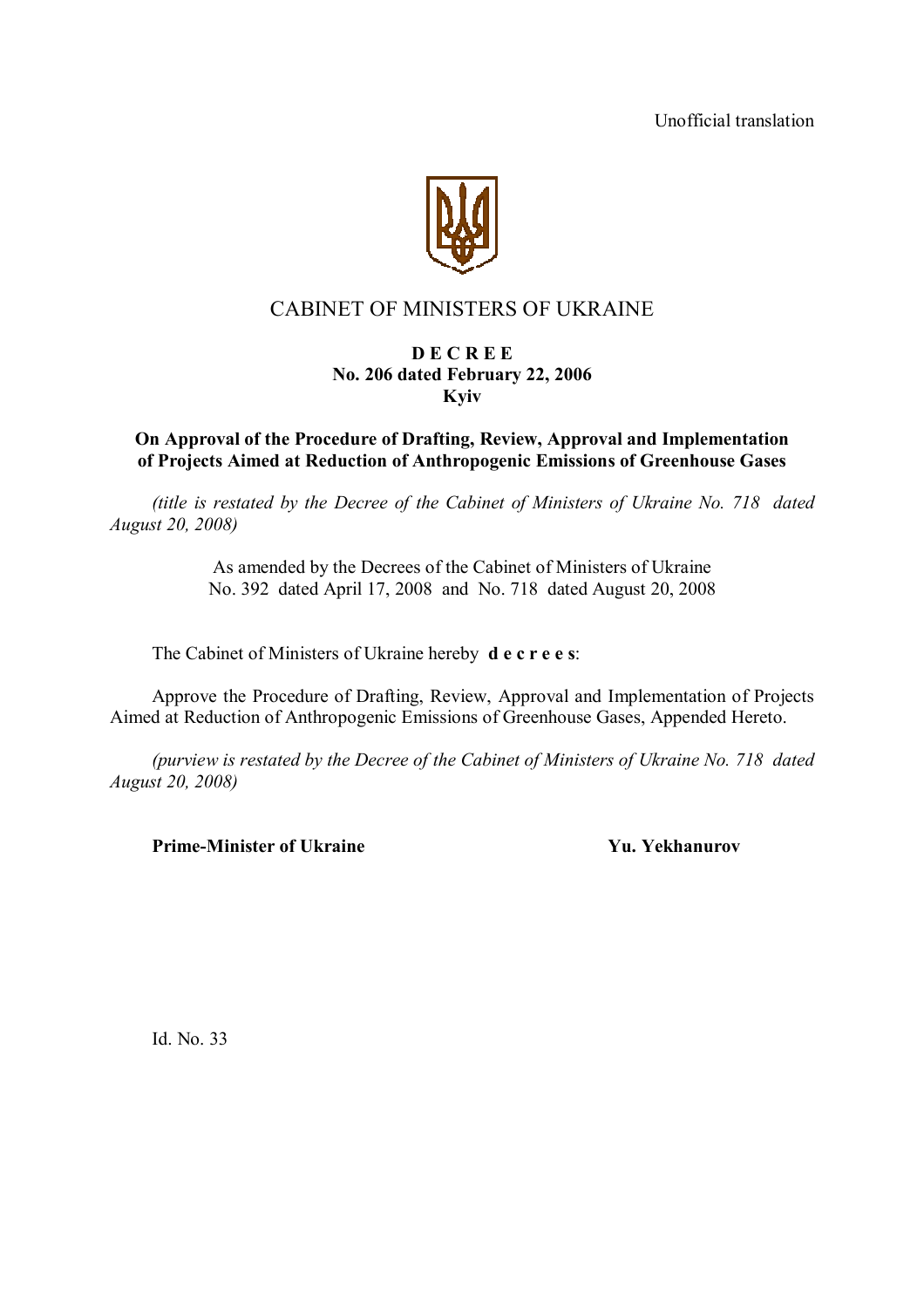#### APPROVED

by the Decree of the Cabinet of Ministers of Ukraine No. 206 dated February 22, 2006 *(as restated by the Decree of the Cabinet of Ministers of Ukraine No. 718 dated August 20, 2008)*

### **PROCEDURE of Drafting, Review, Approval and Implementation of Projects Aimed at Reduction of Anthropogenic Emissions of Greenhouse Gases**

1. This Procedure shall set the scheme of drafting, review, approval and implementation of projects aimed at reduction of anthropogenic emissions of greenhouse gases (hereinafter - JI project) in accordance with the Article 6 of the Kyoto Protocol to the United Nations Framework Convention on Climate Change (hereinafter - Kyoto Protocol).

2. Terms used in this Procedure shall have the following meaning:

"verification" shall mean inspection and confirmation of reports on reduction of anthropogenic emissions of greenhouse gases as a result of JI project implementation, followed by issuing a verification report;

"installation owner" shall mean private entrepreneur or a legal person, the activity of which is not terminated due to liquidation, being in the process of financial rehabilitation or bankruptcy, which possesses or legally uses on the territory of Ukraine for the period of implementation of the JI project a workshop, assembly unit, apparatus or any other installation, operation of which causes greenhouse gases anthropogenic emissions;

"determination" shall mean examination of the project design documentation of the JI project with the purpose of inspection, analysis and quantitative assessment of the possible reduction of anthropogenic emissions of greenhouse gases, as well as correspondence of the above-mentioned project to the requirements established for the JI projects, followed by issuing a determination report;

"foreign state" shall mean Party included in the Annex B to the Kyoto Protocol, which meets the eligibility requirements in accordance with the Articles 5 and 7 of the Kyoto Protocol;

"contract" shall mean external economic contract or other bilateral agreement between an installation owner and a buyer according to which a buyer obtains the title to acquire the emission reduction units against payment;

"international procedure" shall mean procedure of implementation of JI project in accordance with the Decision of the First Session of the Conference of the Parties to the United Nations Framework Convention on Climate Change serving as the Meeting of the Parties to the Kyoto Protocol (hereinafter - First Session of the Parties) and explanatory notes of the Joint Implementation Supervisory Committee (hereinafter – Supervisory Committee);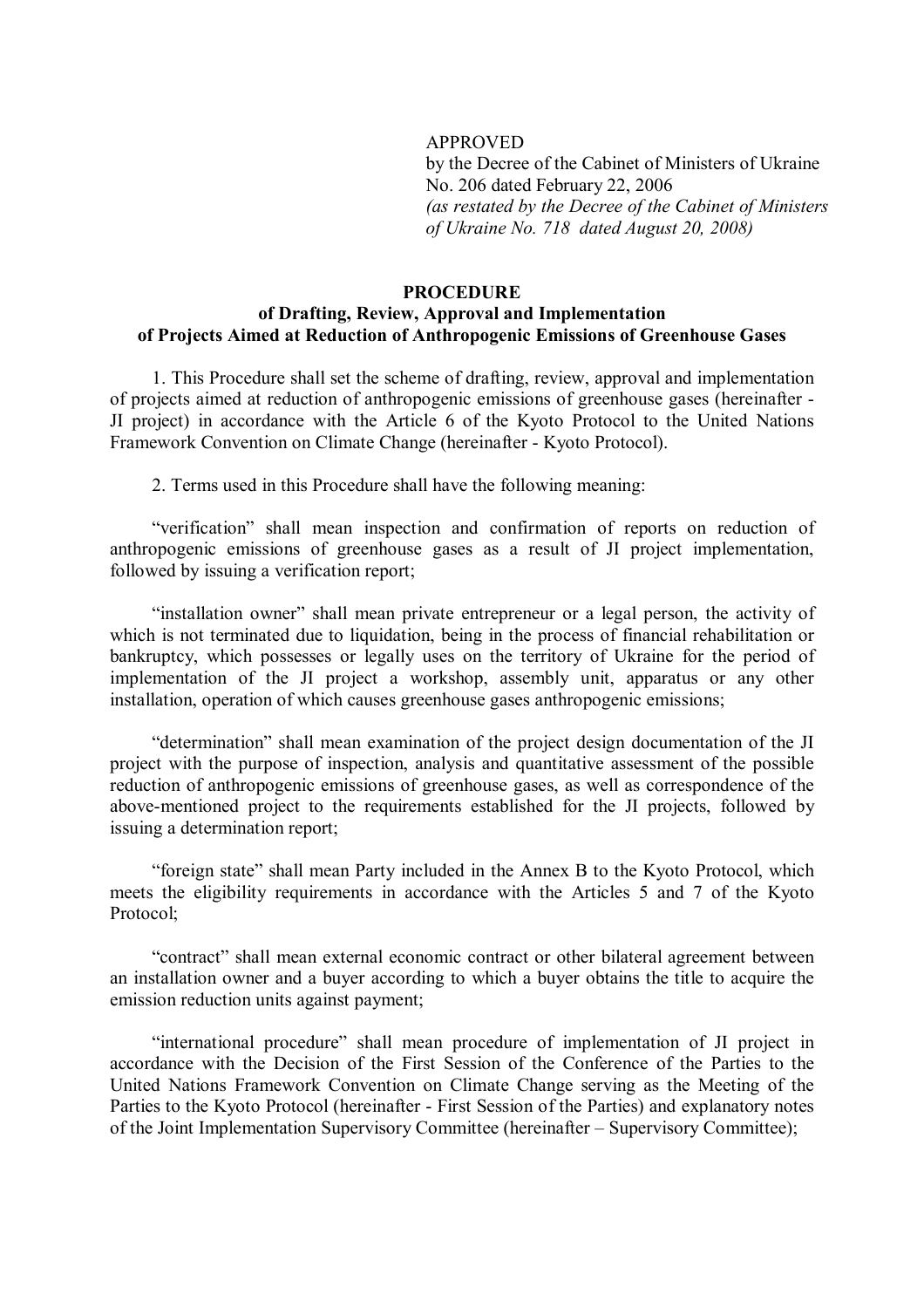"international verifier" shall mean independent entity accredited by the Supervisory Committee and authorized for verification of JI project under international and national procedures;

"international determiner" shall mean independent entity accredited by the Supervisory Committee and authorized for determination of JI project under international and national procedures;

"national verifier" shall mean independent specialized entity authorized for verification of JI project under the national procedure;

"national determiner" shall mean independent expert entity authorized for determination of JI project under the national procedure;

"national procedure" shall mean procedure of implementing of JI project approved by the National Environmental Investment Agency of Ukraine (NEIA) in accordance with this Procedure;

"assigned amount units (parts) (AAUs)" shall mean carbon units which are individually marked with serial numbers and introduction of each of which certifies Ukraine's right for greenhouse gases emissions equal to 1 metric ton of carbon dioxide equivalent, taking into account the quantitative restrictions for greenhouse gases emissions calculated in accordance with the Decision of the First Session of the Parties;

"emission reduction units (ERUs)" shall mean carbon units which are individually marked with adding assigned amount units (parts) of project identifier (registration number) to serial numbers and introduction of each of which certifies reduction of greenhouse gases emissions equal to 1 metric ton of carbon dioxide equivalent;

"buyer" shall mean legal or natural person of a foreign state who was opened an account with that state in its own register of carbon units for credit the acquired emission reduction units;

"project account" shall mean account of Ukraine in the National Electronic Register of Anthropogenic Emissions and Absorption of Greenhouse Gases (hereinafter - National Register), opened for depositing assigned amount units (parts) over the first commitment period of the Kyoto Protocol for the JI project implemented under the national procedure;

"installation owner account" shall mean account opened for an installation owner with the National Register to credit the emission reduction units acquired in the course of JI project implementation;

"carry over account" shall mean account of Ukraine in the National Register to which assigned amount units (parts) are credited to carry over for the next commitment period of the Kyoto Protocol and which was opened for implementing the JI project under the national procedure;

"commitment period reserve (CPR)" shall mean minimum number of assigned amount units (parts) which is to be blocked in the National Register for securing Ukraine's commitments for quantitative restrictions and emission reductions during the first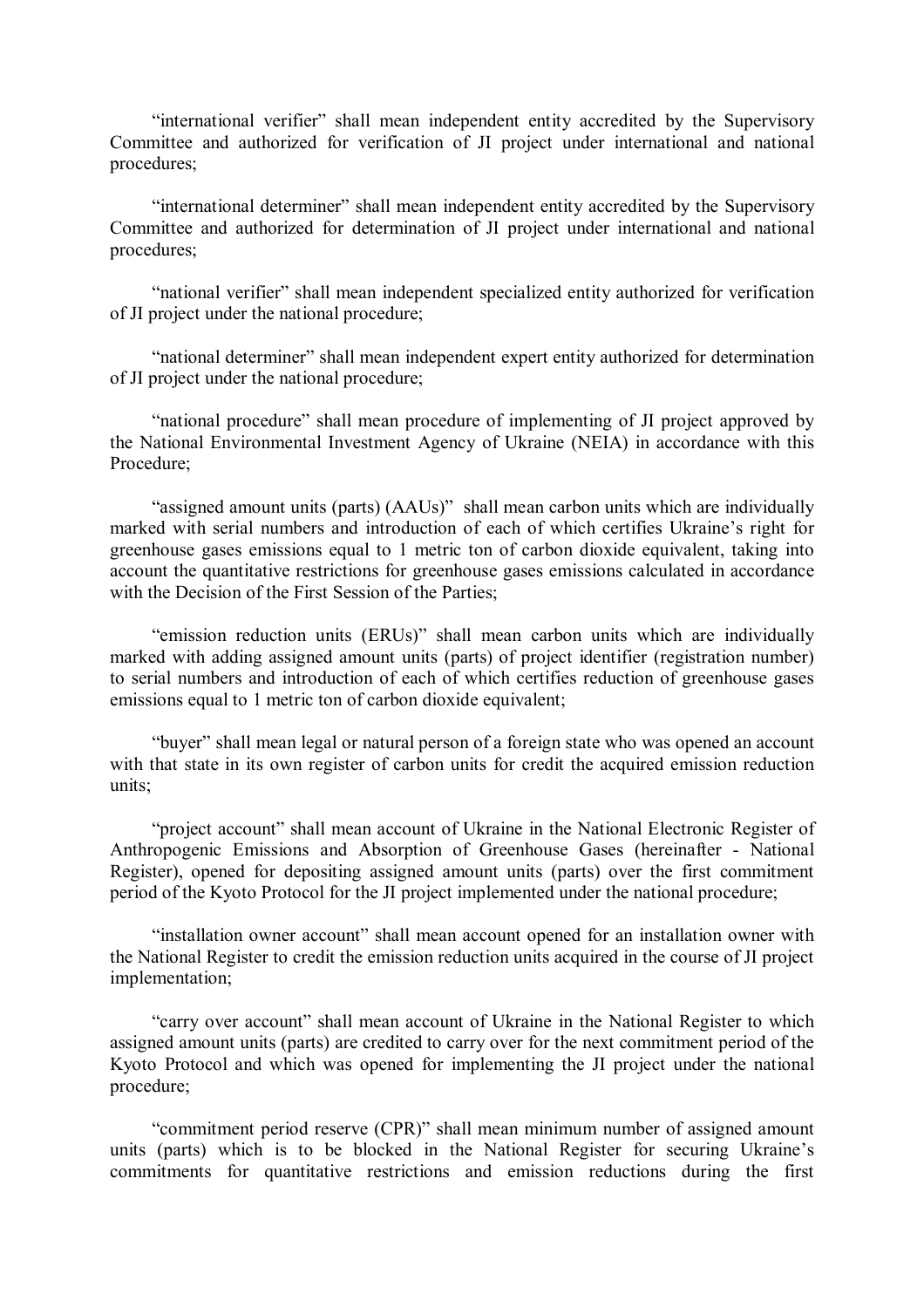commitment period of the Kyoto Protocol and calculated in accordance with the Decision of the First Session of the Parties;

"emission reductions" shall mean reduction of anthropogenic emission of greenhouse gases due to the purposeful activities of an installation owner.

3. An installation owner shall be entitled to implement JI project under international procedure, as well as under national procedure upon permission of NEIA.

In the course of JI project drafting, an installation owner shall draw up project idea note for reduction of anthropogenic emissions of greenhouse gases, receive a letter of endorsement, develop project design documentation, receive positive determination report, receive letter of approval from the NEIA and letter of approval from a foreign state, submit a duly approved JI project and a contract or a preliminary agreement for registration in the NEIA.

In order to receive emission reduction units, an installation owner shall implement a JI project in accordance with the approved project design documentation; submit an annual report to the NEIA including calculations of emission reductions achieved due to implementation of a mentioned project and verification report.

In case of JI project implementation under international procedure, determination of project design documentation shall be performed by an international determiner, the mentioned project shall be approved by the Supervisory Committee and the achieved emission reductions of greenhouse gases shall be verified by an international verifier.

In case of JI project implementation under national procedure, determination of project design documentation shall be performed by a national or an international determiner, the mentioned project shall be approved by the NEIA and the achieved emission reductions of greenhouse gases shall be verified by either a national or an international verifier.

Independent expert and specialized organizations shall acquire the status of national verifier and/or determiner after accreditation in the NEIA according to the procedure set by it. The list of national verifiers and determiners shall be approved by the Cabinet of Ministers of Ukraine.

4. For receiving a letter of endorsement, an installation owner or its authorized person shall submit to the NEIA an application, project idea note for emission reductions and accompanying documents.

The NEIA shall approve the application form, project idea note form, list of accompanying documents and requirements to their content and format.

Project idea note shall be prepared in Ukrainian and English and submitted in written form and on electronic media.

The NEIA shall review the documents submitted by an installation owner within 1 month and in case of adoption the positive decision, issues a letter of endorsement in Ukrainian and English. Where the NEIA refused to grant such letter to an installation owner, the NEIA shall inform an installation owner on that fact within 1 month in written form with explanation of reasons.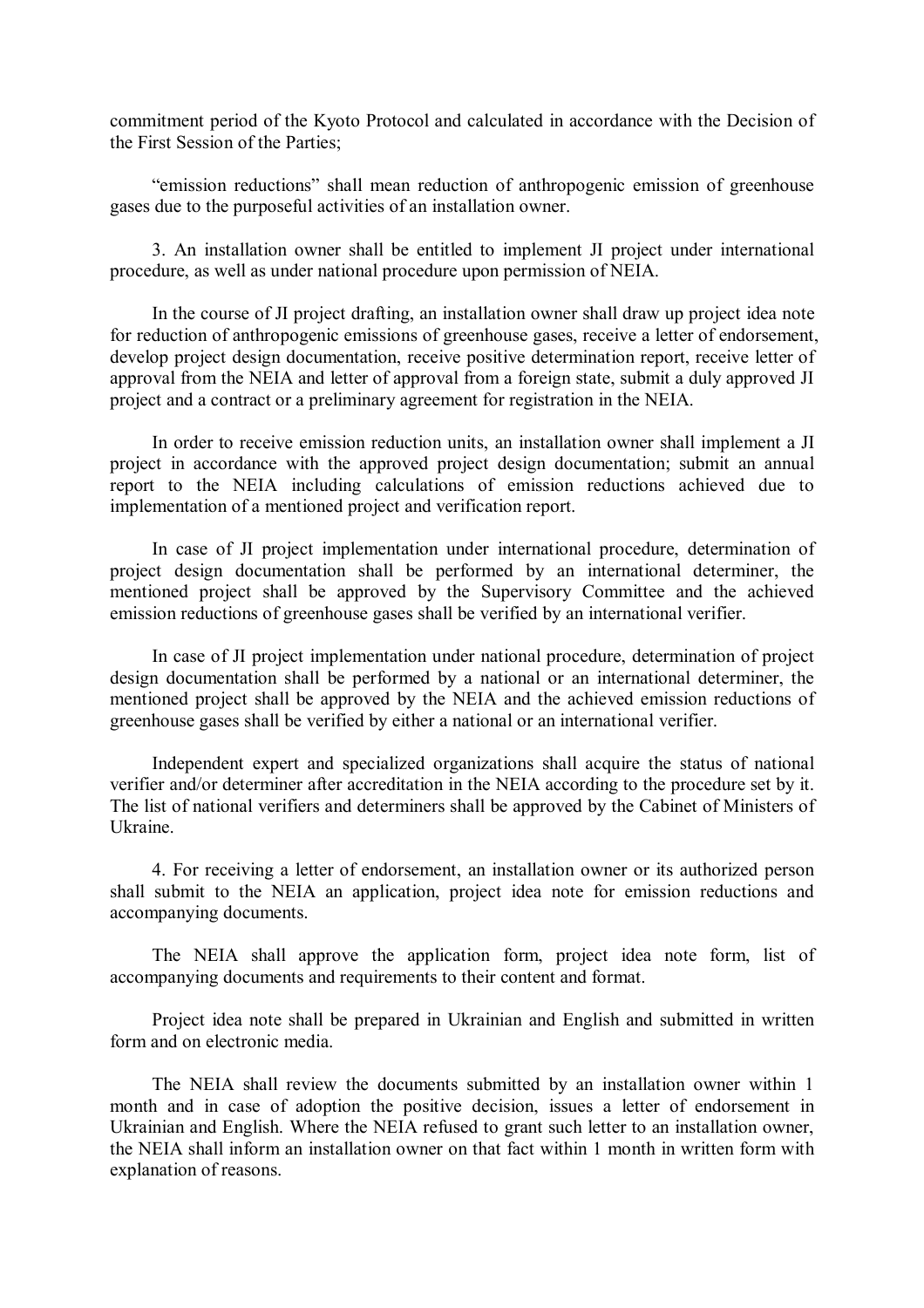5. On the basis of a letter of endorsement an installation owner shall develop project design documentation in accordance with the requirements set by the NEIA and submit it for determination.

Project design documentation shall include:

the most probable forecast of anthropogenic emissions of greenhouse gases that would occur in the absence of JI projects (baseline);

confirmation that a JI project meets the requirements of Article 6 of the Kyoto Protocol;

emission reductions calculations;

JI project monitoring plan;

environmental impact assessment;

JI project financing plan.

Project design documentation and determination report shall be drawn up in Ukrainian and English in written form and on electronic media.

6. JI project, passed the procedure of national or international determination, shall be subject to approval by the NEIA in the way of issuing a corresponding letter.

In order to receive a letter of approval, an installation owner shall submit to the NEIA an application, determination report, project design documentation and accompanying documents.

The NEIA shall approve application form, list of accompanying documents and requirements to their content and format.

Where JI project implementation period is longer than the first commitment period of the Kyoto Protocol, an installation owner shall be entitled to submit to the NEIA an application on depositing the assigned amount units (parts) with the purpose to carry over them to the next commitment period of the Kyoto Protocol to the extent not exceeding the planned emission reductions. The NEIA shall approve the requirements to grounding the implementation period of such project.

The NEIA shall review the documents submitted by an installation owner within 1 month and in case of adoption of positive decision, issue a letter of approval in Ukrainian and English. Where the NEIA refused to grant such letter to an installation owner, the NEIA shall inform an installation owner on that fact within 1 month in written form with explanation of reasons.

7. Where the JI project is to be implemented under international procedure, the NEIA shall register contract (preliminary agreement) and open an account for an installation owner with the National Register on the basis of information on approval of mentioned project by the Supervisory Committee.

Where the JI project is to be implemented under national procedure, the NEIA shall confirm such project on the basis of a letter of approval from a foreign state, register contract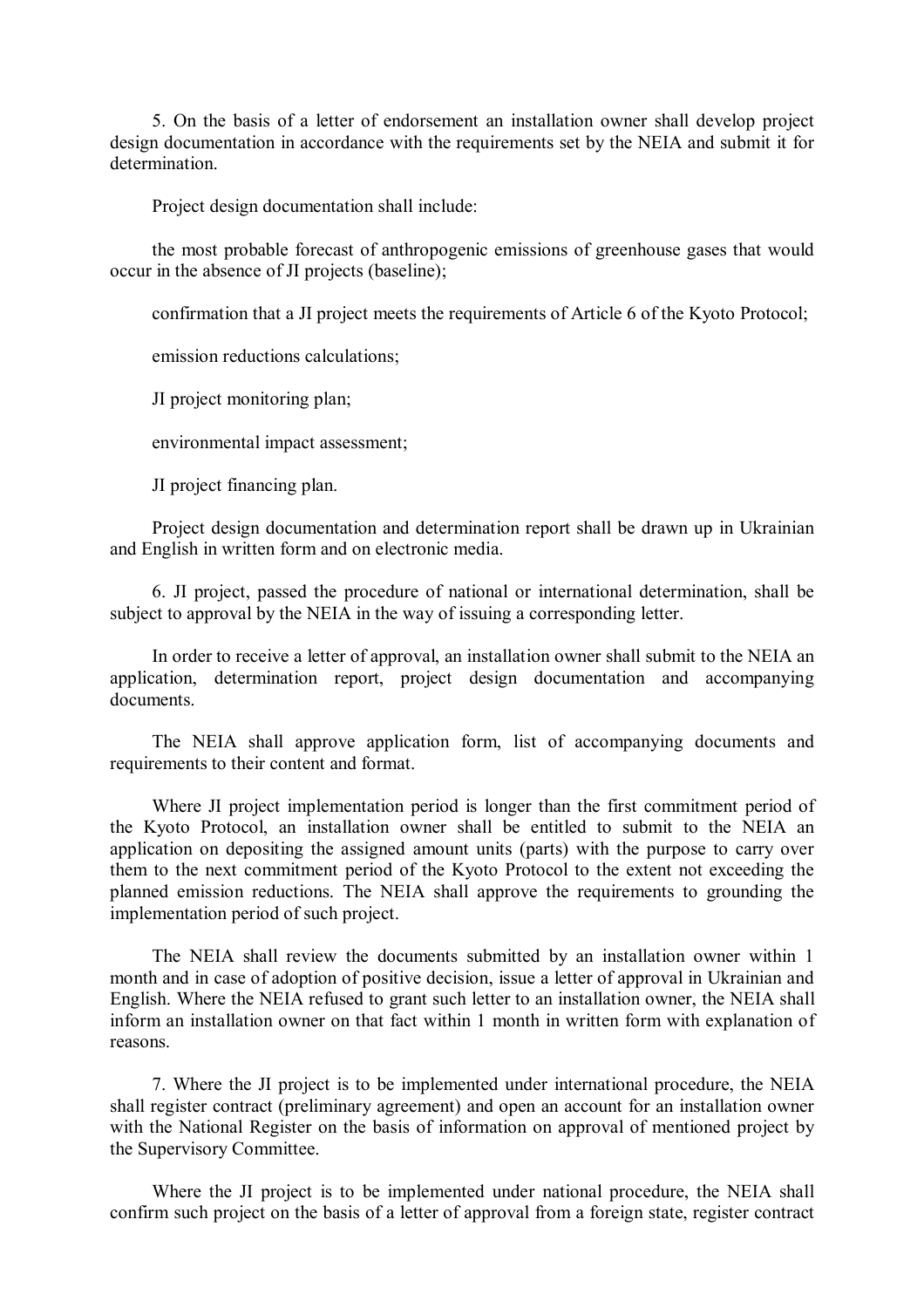(preliminary agreement) and open an account for an installation owner with the National Register, as well as deposit assigned amount units (parts) to the project account and carry over account in the amount not exceeding planned emissions reduction where such depositing was envisaged in the letter of approval.

Depositing of assigned amount units (parts) constituting the commitment period reserve, shall be prohibited.

8. In the course of JI project implementation an installation owner shall be obliged to ensure the following:

sign agreement on verification before the commencement of the monitoring period and submit its copy to the NEIA within 15 days;

free access of the national or international verifier to an installation and documents (in paper and electronic media) of an installation owner, on the basis of which monitoring and further verification are held;

realization of monitoring plan in accordance with the project design documentation;

submission of annual report on greenhouse gases emissions (hereinafter - annual report) to the national or international verifier in a form approved by the NEIA not later than on April 5 of the following year;

submission of annual report and verification report to the NEIA in a form approved by the Supervisory Committee not later than on July 15 of the following year.

Annual reports and verification reports shall be drawn up in Ukrainian and English in written form and on electronic media.

The NEIA within 1 month shall hold an audit and register annual reports and verification reports. Since the annual report and verification report do not comply with the specified requirements, the registration may be denied.

9. The NEIA within 10 days on the grounds of the registered annual report and verification report shall perform:

transfer of a corresponding number of assigned amount units (parts), in particular from the commitment period reserve, to the installation owner account and their transformation into the emission reduction units where a project is implemented under international procedure;

transfer of a corresponding number of assigned amount units (parts) exclusively from a project account to an installation owner account and their transformation into the emission reduction units where a project is implemented under national procedure.

10. Upon request of installation owner, the NEIA shall perform electronic transfer of emission reduction units from an installation owner account with the National Register to the buyer account within 3 days term.

The NEIA shall refuse to perform an electronic transfer where:

there is no registered contract;